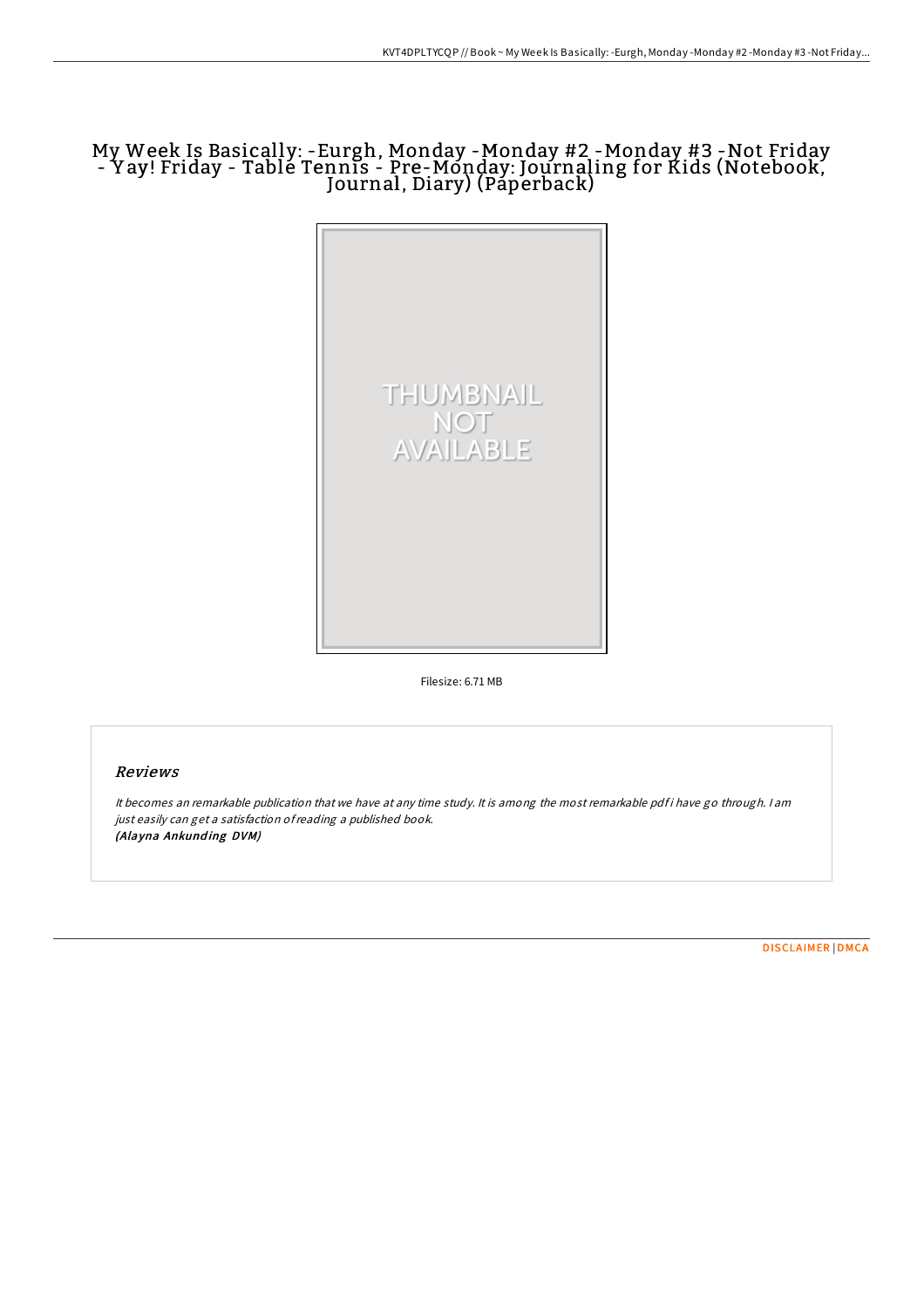## MY WEEK IS BASICALLY: -EURGH, MONDAY -MONDAY #2 -MONDAY #3 -NOT FRIDAY - YAY! FRIDAY - TABLE TENNIS - PRE-MONDAY: JOURNALING FOR KIDS (NOTEBOOK, JOURNAL, DIARY) (PAPERBACK)



To download My Week Is Basically: -Eurgh, Monday -Monday #2 -Monday #3 -Not Friday - Yay! Friday - Table Tennis - Pre-Monday: Journaling for Kids (Notebook, Journal, Diary) (Paperback) eBook, please follow the link below and save the file or gain access to other information which might be have conjunction with MY WEEK IS BASICALLY: -EURGH, MONDAY -MONDAY #2 -MONDAY #3 -NOT FRIDAY - YAY! FRIDAY - TABLE TENNIS - PRE-MONDAY: JOURNALING FOR KIDS (NOTEBOOK, JOURNAL, DIARY) (PAPERBACK) book.

On Demand Publishing, LLC-Create Space, 2017. Paperback. Condition: New. Language: English . Brand New Book \*\*\*\*\* Print on Demand \*\*\*\*\*.Need the perfect gift idea? Just love journals?This Unique and Funny Journal Notebook is sure to put a smile on your face. 108 6 x 9 Lined Pages are waiting for your precious thoughts, goals, fears and secrets. With a glossy, full-color soft cover, this lined notebook is as practical as it is cute! And is the ideal size for lined journals for kids, journals for women to write in and makes an excellent birthday journal notebook gift. It could also be used as a diary to record all your creative self-expression such as poetry, short stories or self-help affirmations. Dartan Creations Journals Notebooks are perfect for: Birthday GiftsChristmas GiftsCo-worker/Boss Gifts Journals PlannersDoodle DiariesDream JournalsFood DiariesCreative Writing NotebooksHand Writing and Cursive PracticePrayer JournalsSchool NotebooksGraduation GiftsThank Your GiftsTeacher GiftsInspirational JournalsMom Daughter JournalJournaling For KidsBlank Books JournalsKeepsake JournalsAnd much more. Order this beautiful journal notebook for kids, women and men TODAY! To see our thousands of journals just go up and click the blue link under the title. Want to find a specific style of journal just type Dartan Creations and the type of journal into the search bar. Example Dartan Creations Teacher Journal or Dartan Creations Dot Grid Journal and see what we have. Scroll to the top of the page and click the BUY WITH 1- CLICK Button!.

 $\mathbb Z$  Read My Week Is Basically: -Eurgh, Monday -Monday #2 -Monday #3 -Not Friday - Yay! Friday - Table Tennis Pre-Monday: Jo[urnaling](http://almighty24.tech/my-week-is-basically-eurgh-monday-monday-2-monda-42.html) for Kids (Notebook, Journal, Diary) (Paperback) Online **Download PDF My Week Is Basically: -Eurgh, Monday -Monday #2 -Monday #3 -Not Friday - Yay! Friday - Table** Tennis - Pre-Monday: Jo[urnaling](http://almighty24.tech/my-week-is-basically-eurgh-monday-monday-2-monda-42.html) for Kids (Notebook, Journal, Diary) (Paperback)